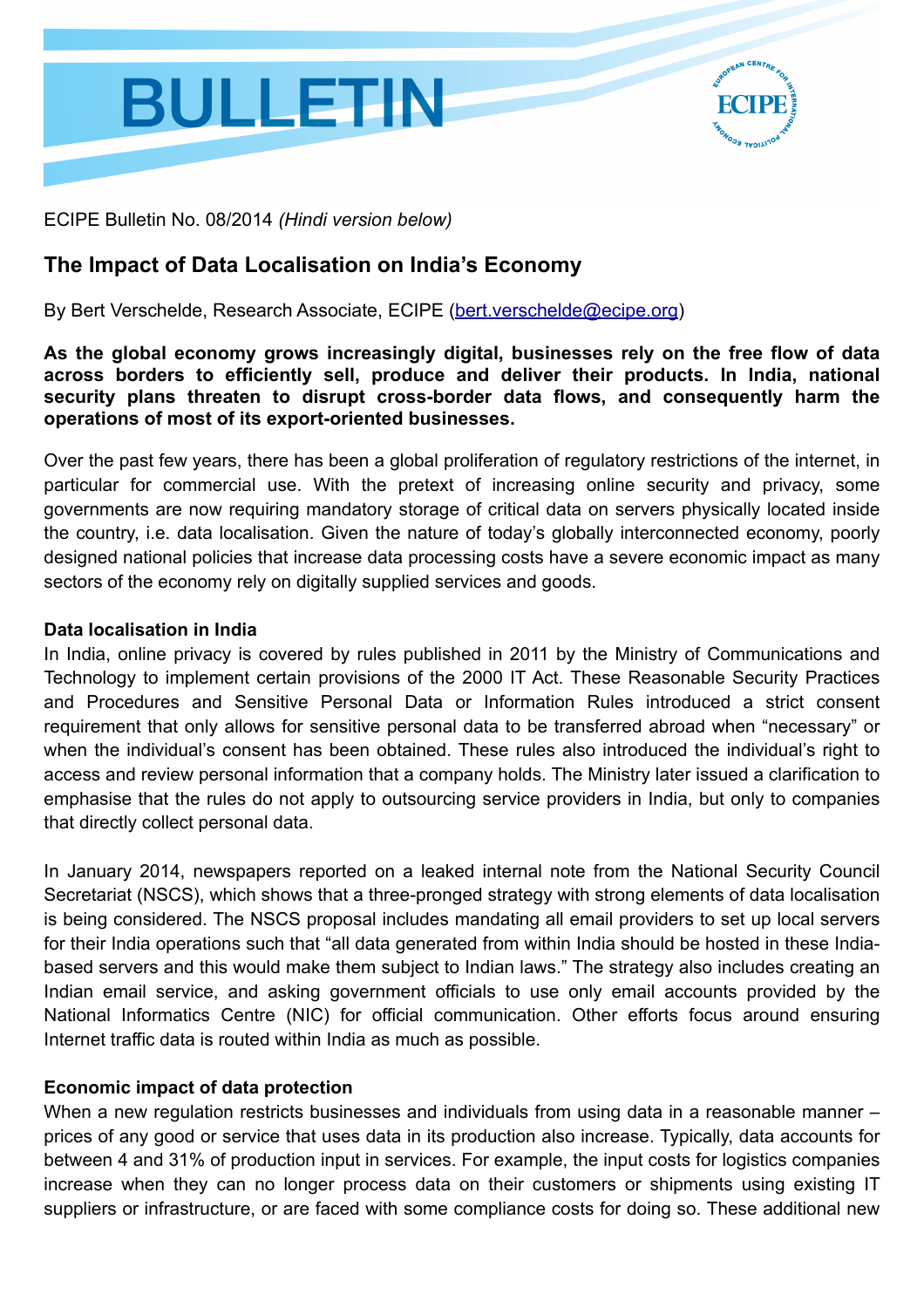costs are inevitably passed on to their customers – who may be manufacturers, exporters and consumers.

Thus, increased regulation leads firstly to domestic productivity losses for the vast number of economic sectors that use data as a production input. Secondly, it creates an additional trade barrier for data processing and internet services, or any service (to a lesser extent also goods) that depends on the use of data for delivery. Thirdly, as the competitiveness of the economy changes, investments (both domestic and foreign) will be affected.

### **The impact of data localisation**

In a [new research paper](http://www.ecipe.org/publications/dataloc), ECIPE has assessed the economic impact of the current privacy rules and the national security measures under consideration. The effect on GDP is rather low at -0.1%. However, if India were to introduce an economy-wide data localisation measure, the effect on GDP would increase to -0.8%, taking away roughly 20% of India's projected growth for 2014. In addition, the domestic and foreign direct investments (FDI) that drive Indian exports and long-term growth, would drop with -1.9%. In terms of welfare loss, data localisation would costs the Indian worker almost 11 percent of one average month's salary.

These findings show that the negative impact of disrupting cross-border data flows should not be ignored. The globalised economy has made unilateral trade restrictions a counterproductive strategy that puts India at a relative loss to others in the region, with no possibilities to mitigate the negative impact in the long run. If India fully enforces data localisation in all sectors, it will strongly impact the Indian economy by decreasing productivity, hampering exports and discouraging investment.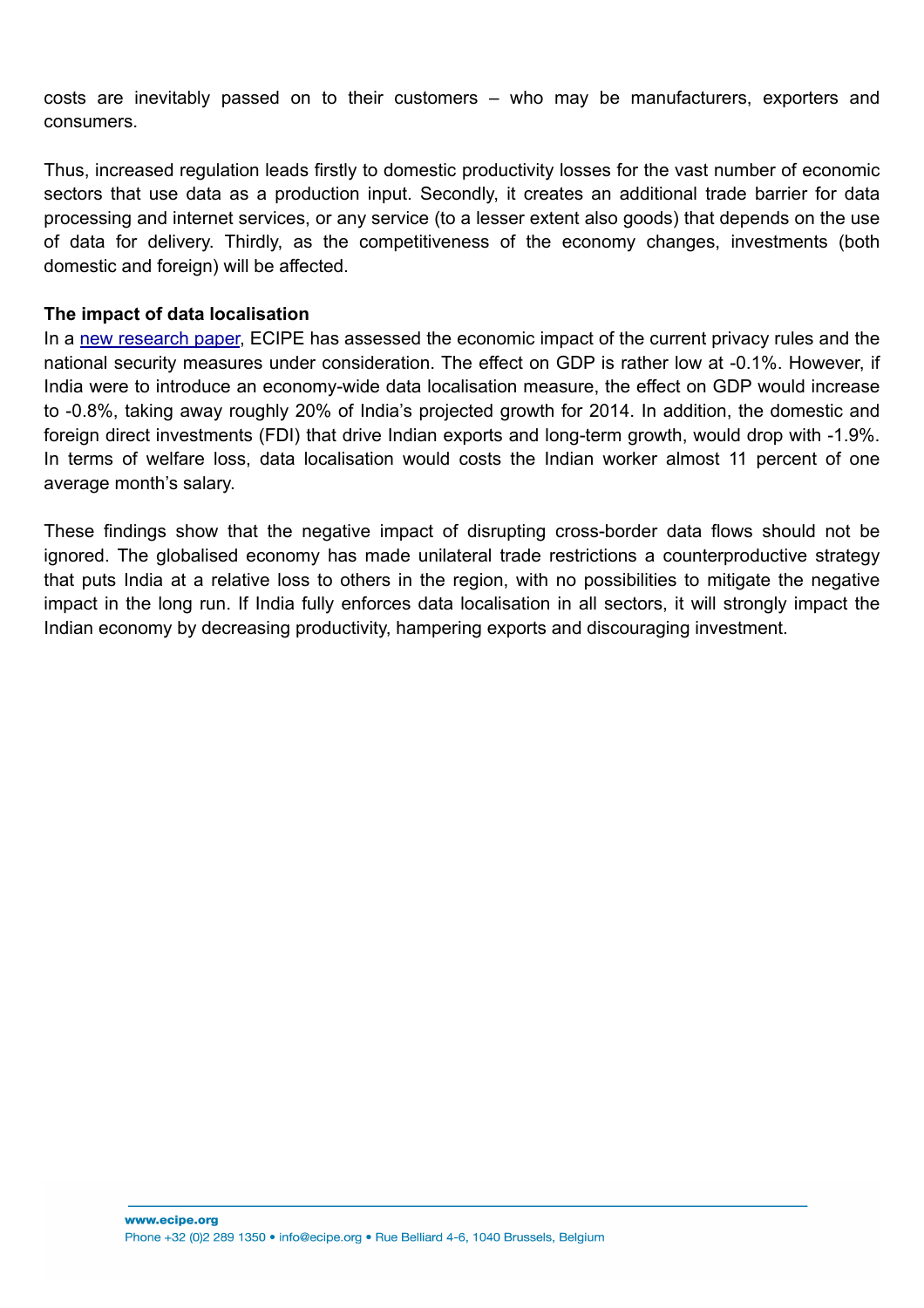# **BULLETIN**



ईसीआईपीई बुलेटिन नं. 08 / 2014

भारत की अर्थव्यवस्था पर डेटा स्थानीयकरण का प्रभाव

द्वारा बर्ट वर्सचेल्डे, शोध सहयोगी, ईसीआईपीइ (bert.verschelde@ecipe.org)

क्यों कि वैश्विक अर्थ व्यवस्था तेजी से डिजिटल की ओर बढ़ रही है, व्यापार उनके उत्पाद के निपुणता से बेचने, उत्पादन और पहुंचाने के लिए सीमाओं के पार डेटा के मुक्त प्रवाह पर निर्भर है। भारत में, राष्ट्रीय सुरक्षा योजना सीमाओं के पार डेटा के प्रवाह को बाधित करने का खतरा पेश करती है, और परिणाम स्वरूप अधिकांश निर्यात उन्मुख व्यापारों के संचालन को नुकसान पहुंचाता है।

पिछले कुछ वर्षों में, विशेष रूप से वाणिज्यिक उपयोग के लिए, इंटरनेट के नियामक प्रतिबंध का वैश्विक प्रसार कर दिया गया है। बढ़ती ऑन लाइन सुरक्षा और गोपनीयता के बहाने, कुछ सरकारों को अब शारीरिक रूप से देश के<br>अंदर स्थित सर्वरों पर महत्वपूर्ण डेटा की अनिवार्य भंडारण, अर्थात – डेटा स्थानीयकरण, की आवश्यकता पड़ रही है। आज की विश्व स्तर पर परस्पर अर्थव्यवस्था की प्रकृति को देखते हुए, खराब डिजायन की राष्ट्रीय नीतियां जो डेटा प्रसंस्करण लागत को बढ़ाती है का एक गंभीर आर्थिक प्रभाव है क्यों कि अर्थव्यवस्था के कई क्षेत्रों को डिजिटल आपूर्त की सेवाओं और वस्तओं पर भरोसा है।

## भारत में डेटा स्थानीयकरण

भारत में, ऑनलाइन गोपनीयता संचार और प्रोद्योगिकी मंत्रालय द्वारा आई टी अधिनियम 2000 के कुछ प्रावधानों को लागू करने के लिए 2011 में प्रकाशित नियमों के अन्तर्निहित है। इन उचित सुरक्षा प्रथाओं और प्रक्रियाओं और संवेदनशील व्यक्तिगत डेटा या सूचना नियमों ने एक सख्त सहमति की आवश्यकता शुरू की जो कि केवल संवेदनशील व्यक्तिगत डेटा को जब "आवश्यक" हो तो विदेश में स्थानांतरित होने की अनुमति देता है या जब व्यक्ति की सहमति प्राप्त कर ली गई है। इन नियमों ने कंपनी के पास रखी हुई व्यक्ति की व्यक्तिगत जानकारी के पहुंच और समीक्षा के अधिकार भी शुरू किए। मंत्रालय ने बाद में एक स्पष्टीकरण इस बात पर जोर देने के लिए जारी किया कि नियम भारत में बाहरी ठेका देने वाले सेवा प्रदाताओं पर लागू नहीं होते, किंतु सिर्फ उन कंपनियों पर जो सीधे व्यक्तिगत डेटा एकत्रित करते हैं।

जनवरी 2014 में, राष्ट्रीय सरक्षा परिषद सचिवालय (एन एस सी एस) से लीक एक आंतरिक टिप्पणी पर समाचार पत्रों ने सूचना दी, जो यह दर्शाता है कि डेटा स्थानीयकरण के मजबुत तत्वों के साथ एक तीन आयामी रणनीति पर विचार कियाँ जा रहा है। एन एस सी एस के प्रस्ताव में सभी ईमेल प्रदाताओं द्वारा भारत में संचालन के लिए स्थानीय सर्वर अनिवार्य रूप में स्थापित करना शामिल है इस तरह कि "भारत के भीतर से उत्पन्न सभी डेटा इन भारत स्थित सर्वरों में आयोजित किया जाना चाहिए और यह उन्हें भारतीय काननों के आधीन बनायेगा।" रणनीति में भारतीय ईमेल सेवा बनाना, और सरकारी अधिकारियों से सरकारी संचार के लिए राष्ट्रीय सूचना विज्ञान(एन आइ सी) केंद्र द्वारा उपलब्ध कराए गए ईमेल खातों का उपयोग करने के लिए कहना भी शामिल है। दूसरे प्रयासों में अधिकतम संभव इंटरनेट यातायात डेटा को भारत के अंदर से भेजना सुनिश्चित करना के आस पास ध्यान केंद्रित करना है।

## डेटा संरक्षण के आर्थिक प्रभाव

जब कोई नया नियम कारोबारों और व्यक्तियों को उचित तरीके से डेटा का उपयोग करने से रोकता है – तो वह सामान और सेवाएँ जो अपने उत्पादन में डेटा का उपयोग करती हैं, उनकी कीमतों में भी वृद्धि हो जाती है|